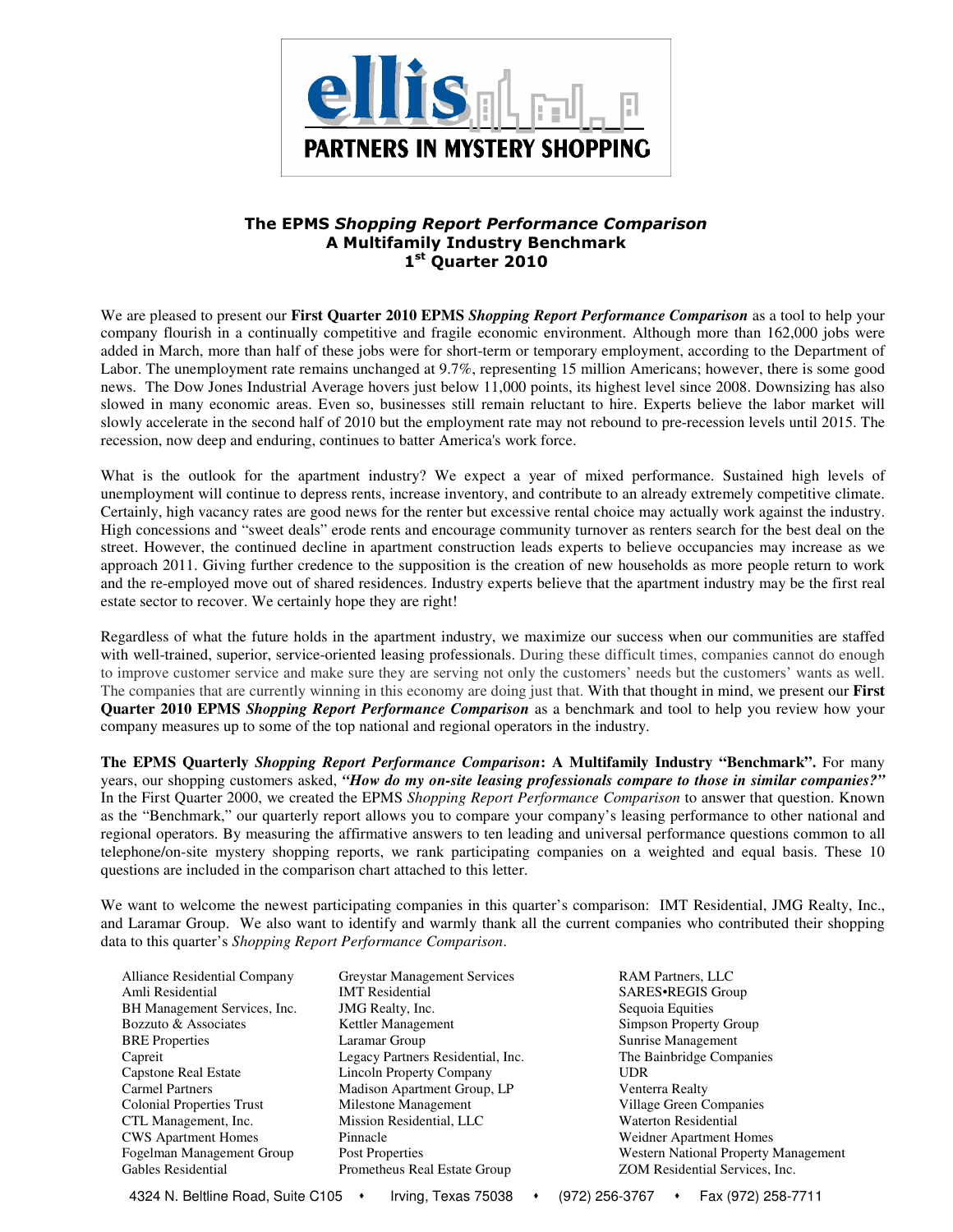#### **Introducing an Additional Scoring Method for the EPMS Benchmark**

With the first quarter of 2010, the EPMS Quarterly Shopping Report Comparison (Benchmark) now employs not only the historically utilized average scoring calculation method for rankings but also a secondary standard deviation component. *Standard deviation* is easily explained as the measure of how much the data in a certain collection (i.e. individual Benchmark scores from each considered shop) are scattered around the average (your calculated Benchmark percentage score for the quarter). The more tightly clustered the individual scores are, the lower the standard deviation. A higher standard deviation means that the scores are more widely scattered. For the purpose of the Benchmark report, the lower the standard deviation*,* the better. What this means is that the ranking in the Benchmark is still primarily determined as it always has been; that is by the Benchmark average score based on the yes/no answers to the 10 key questions on full shops conducted for that time period. In other words, if your overall Benchmark percentage outscores all other participants for the quarter, you will still earn the top spot! However, for cases where ranking companies share an average Benchmark score rounded to an identical full percentage point, we have implemented the standard deviation calculation as a second step in the process. For participants with the same average score, the one with the lowest standard deviation will place higher in the rankings.

#### **A New Record Average for First Quarter!**

Below is an eleven year summary of the first quarter benchmark averages as well as the highest and lowest average scores of the participants. A new record average has been set for first quarter with an overall average of 91.72%. This average is the second highest overall average in the history of the Benchmark. The 19.3 point gap between the top and bottom companies this quarter as compared to last year's 21.8 point gap tells us that this challenging economy is driving competition to a new level. It is apparent that the participating companies continue to strive to beat the trends by inching up this overall average year after year. This is an outstanding achievement!

| <b>First Quarter</b>         | <b>Overall Average</b> | <b>High</b> | Low   | <b>Total Shops</b> |
|------------------------------|------------------------|-------------|-------|--------------------|
| $1st$ Quarter 2010           | 91.7%                  | 98.7%       | 79.4% | 4,470              |
| 1 <sup>st</sup> Quarter 2009 | 91.6%                  | 97.6%       | 75.8% | 4,636              |
| 1 <sup>st</sup> Quarter 2008 | 89.2%                  | 96.3%       | 73.4% | 4,987              |
| 1 <sup>st</sup> Quarter 2007 | 86.3%                  | 94.9%       | 70.8% | 5,809              |
| $1st$ Quarter 2006           | 85.7%                  | 95.2%       | 66.9% | 4,475              |
| $1st$ Quarter 2005           | 85.7%                  | 94.1%       | 70.0% | 4,540              |
| $1st$ Quarter 2004           | 85.5%                  | 93.8%       | 78.1% | 4,064              |
| $1st$ Quarter 2003           | 85.7%                  | 91.6%       | 76.6% | 3,147              |
| 1 <sup>st</sup> Quarter 2002 | 83.6%                  | 88.8%       | 71.8% | 2,323              |
| Quarter 2001                 | 82.1%                  | 88.8%       | 66.3% | 1,893              |
| 1 <sup>st</sup> Quarter 2000 | 78.7%                  | 85.9%       | 64.3% | 1,267              |

Consistency, determination and raising the bar are words that we continue to hear from our top performers. This quarter's high scores are reflective of their dedication to improvement.

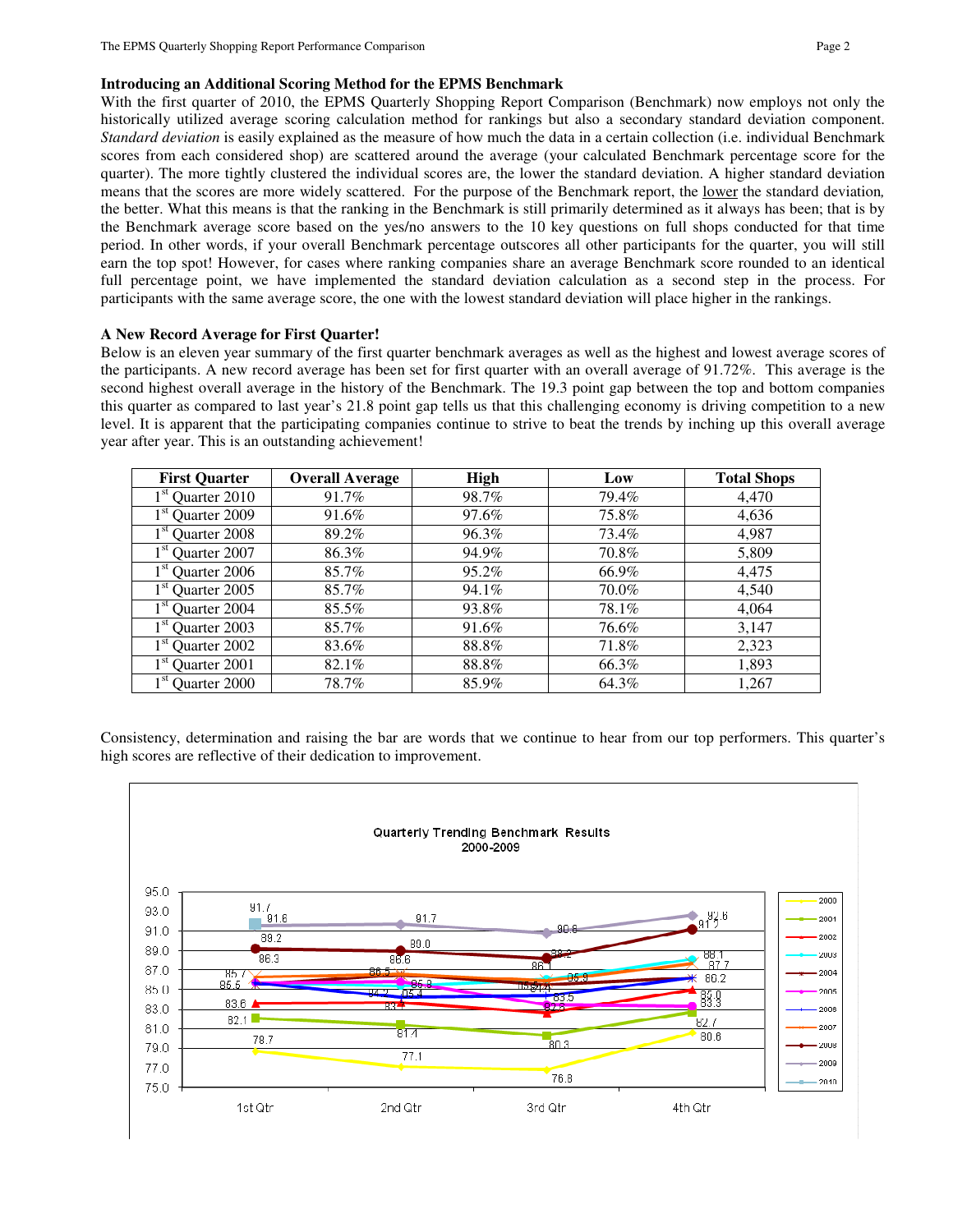**California based WESTERN NATIONAL PROPERTY MANAGEMENT ranks FIRST place and sets a "Benchmark" record with an amazing average shopping score of 98.71%** (99% standard deviation percentage; 4.48 standard deviation). The onsite team members at Western National surpassed the previous record of 98.1% set in the fourth quarter 2009. With more than 22,000 apartments in over 145 communities throughout California and Arizona, Western National Property Management is among the largest multifamily property management companies in the Western United States. Vice President of Operations, **Cindy Shepardson**, had this to say about her team's accomplishment,

*"We are extremely excited to have placed first in the EPMS Benchmark! We recognize that we are in the people business and have worked very hard in this challenging economy to refine our skills in order to maintain a competitive edge and improve the way we connect with our prospects and residents. We have really raised the bar and we are so pleased and proud that our associates have stepped up to the challenge."* 

**In SECOND place is THE BAINBRIDGE COMPANIES with an impressive average of 97.65%** (98% standard deviation percentage; 6.51 standard deviation). This beats their previous score of 96.36% and fifth place ranking achieved during the <sup>2nd</sup> Quarter 2009. Director of Training, **Colleen Nolan**, is elated by her team's performance and shared these thoughts,

*"Our teams have been very focused on providing an exceptional leasing experience for all prospects who tour our communities. We are very proud as a company of the continued success and incredible performance all of our team members have been achieving. Congratulations to Team Bainbridge!"* 

**GABLES RESIDENTIAL claims the THIRD place position with an average score of 97.38%** (97% standard deviation percentage; 7.48 standard deviation). The Gables team is a consistent performer, placing in the top 3 positions more than 25 times. **Jana Muma**, Vice President of Training, proudly stated,

*"What an absolutely amazing team we have at Gables. Consistently receiving positive results is a sheer reflection of the strength in our team. In strong and solid markets or in the most challenging markets we have ever seen, our sales performance remains the same, stellar. Congratulations to the entire Gables team - continue to shine."* 

**Congratulations to** *SARES•REGIS* **GROUP for achieving the FOURTH place position with an average score of 96.67%** (97% standard deviation percentage; 7.56 standard deviation). Training Compliance Coordinator, **Nadine Peiffer-Seitz**, shared these remarks,

*"We are very excited to be recognized once again for our leasing performance excellence. This accomplishment is a true reflection of the dedication our on-site teams have in providing high quality living experiences and in preserving traditions of excellence."* 

**CWS APARTMENT HOMES takes the FIFTH place position with an average score of 95.88%** (96% standard deviation percentage; 6.06 standard deviation). **Shellie McDaniel**, Director of Marketing, shared these comments about her team's ongoing success,

*"What an incredible way to begin 2010! CWS is pleased to once again place in the top five of the EPMS benchmark. The true credit goes to every associate on-site who continues to go above and beyond the "Gold Standard" of providing exceptional service to our customers."*

## **FOCUS ON CUSTOMER SERVICE**

Who is the customer? Why does a customer do business with an organization? Are companies making any radical changes to their customer service program, trying to minimize turnover and the associated costs? How are companies keeping their on-site teams engaged and motivated to focus on the customer? What do companies perceive as the percentage of business lost due to poor customer service in our industry? We posed these questions to our top five benchmark winners and collectively share their thoughts below.

## **WHY DO CUSTOMERS DO BUSINESS WITH AN ORGANIZATION?**

Who is the customer? Depending on whom you ask and their position, you will get a different answer. Be it the owner, employee, partner, shareholder, or resident, the importance of the customer is clearly understood. Happy residents = lower turnover. Happy owners = lower turnover. Happy employees = lower turnover. For the purpose of this discussion, we are going to focus on the "resident" customer. What makes them choose to do business with one community over another community? If two are equal, what is the deciding factor? Is it the quality of the people that truly make the difference?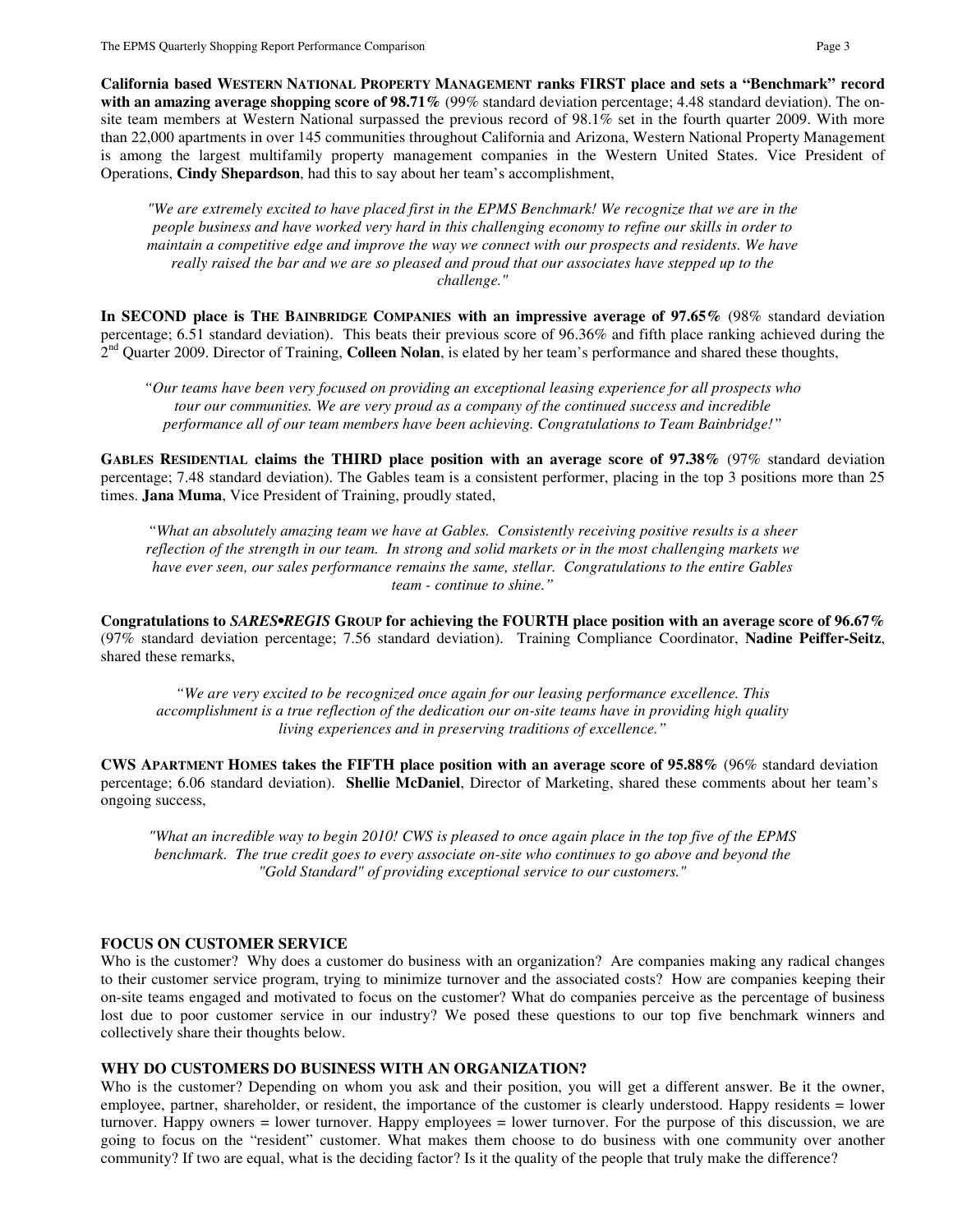Customers are looking for the total package: quality product and quality people providing quality service. It can be argued that there are times when the quality of the product cannot be controlled (i.e., budget constraints, owner mandates, community age, location, etc.), but everyone we spoke with agreed that the quality of the people and the service they provide can be controlled to a large extent. Company culture can also have a bearing on a customer's decision to lease. When a company has high expectations for their on-site teams, this carries over to the service they provide to the residents. Those we spoke with confirmed that if employees are not performing to the company standard, they are held accountable. If they do, they are rewarded. A simple philosophy? Yes. Easy to administer? Not always. It depends on the company and the tools that they have in place to evaluate that performance. Whether it is shopping reports, resident surveys and/or follow-up calls, all are good methods to get a pulse on the customer's perception of their experience. Consistent good service cannot be duplicated by the competition; a company's core values can run deep within their employees.

# **IS THE ECONOMIC CRISIS FORCING COMPANIES TO IMPROVE CUSTOMER SERVICE STANDARDS?**

It is no surprise that when consumer spending slows down and competition increases, the customer holds the upper hand. Companies cannot do enough to improve customer service and make sure they are serving, not only the customer's needs, but the customer's wants as well. It is easy to talk about customer service, but it takes a lot more than talk to ensure that a company is delivering on its promises. It takes dedication, action and follow up. According to a study conducted by Retail Systems Research, 56% of businesses responding ranked improving customer service as their top priority during challenging economic times. Another study, focused on customers, reported that only 14% of the respondents felt businesses were actually improving their customer service. While the intentions are good, customers are finding that good service is still hard to find. It seems that no one is without a tale of a customer service woe these days.

Today's customer does not claim to be a loyal one. If you do not provide them with the service they want and deserve, they will pack up and head down the street to the competition. What are property management organizations doing to keep the residents they already have? One company we interviewed shared with us how they are giving all on-site employees the ability to solve customer complaints in a timely manner. Instead of always placing the decision authority on the community manager, they are training employees at all levels to take ownership of a situation and make some decisions on their own. Employees are given the tools to be successful and create a positive outcome for the resident. The result is improved resident satisfaction and empowered employees. Another company shared their philosophy on honoring their word and never missing an opportunity to live by that value. They want their customer to know up front that if they make a mistake of any kind, they will work to correct it and make it right. These are examples of how management companies are striving to improve the daily interaction with their customers.

## **DO PEOPLE MAKE THE DIFFERENCE?**

Especially in demanding times, there is a need for skilled service oriented employees that set your community apart from the rest. A focus on high quality customer service and having the right people in the right roles at the right time could determine whether your communities simply survive or thrive during an economic downturn. Customer service provided by knowledgeable staff is one of the major contributors to keep existing customers loyal while also attracting new customers, both of which are critical for the success of any business. Today more than ever, customers expect and value service. Now is the time to be certain that your employees are customer-centric.

Keeping a customer satisfied requires employee initiative and creativity. Team members must extend a warm, genuine and professional welcome to the customer from the first interaction to the move-in and throughout their residency. The on-site teams must personally identify, recognize and appreciate "the customer". Listening, identifying and addressing their concerns go a long way in creating memorable touch points that allow the on-site teams to "stay connected" with their customer. However, team members must learn how to understand and deal effectively with less than positive feedback as resident issues arise. A level headed approach to these sensitive moments can strengthen the resident's likelihood of renewal and their far reaching word of mouth.

However, reality is not always so perfect. Everyone does not always have a good day. Companies we spoke with realize the need for flexibility and sensitivity in dealing with their employees' needs. Companies that strive to achieve high resident satisfaction focus on treating their own employees well. They recognize that when their employees flourish, they lengthen their tenure, and subsequently, increase resident satisfaction.

Motivation and enthusiasm is sparked in employees by using recognition, meaningful rewards and constructive praise. In the book "*The Carrot Principle*," leadership experts Adrian Gostick and Chester Elton reveal that the central characteristic of most successful managers is that they provide their employees with frequent and effective recognition. Something as simple as delivering an employee's birthday card in person and writing a short list of their accomplishments during the year is a gift they may never forget. This principle illustrates that the relationship between employee recognition and improved business results is predictable and proven to work. It is recognition done right. Show employees how important they are to your company and great service will follow.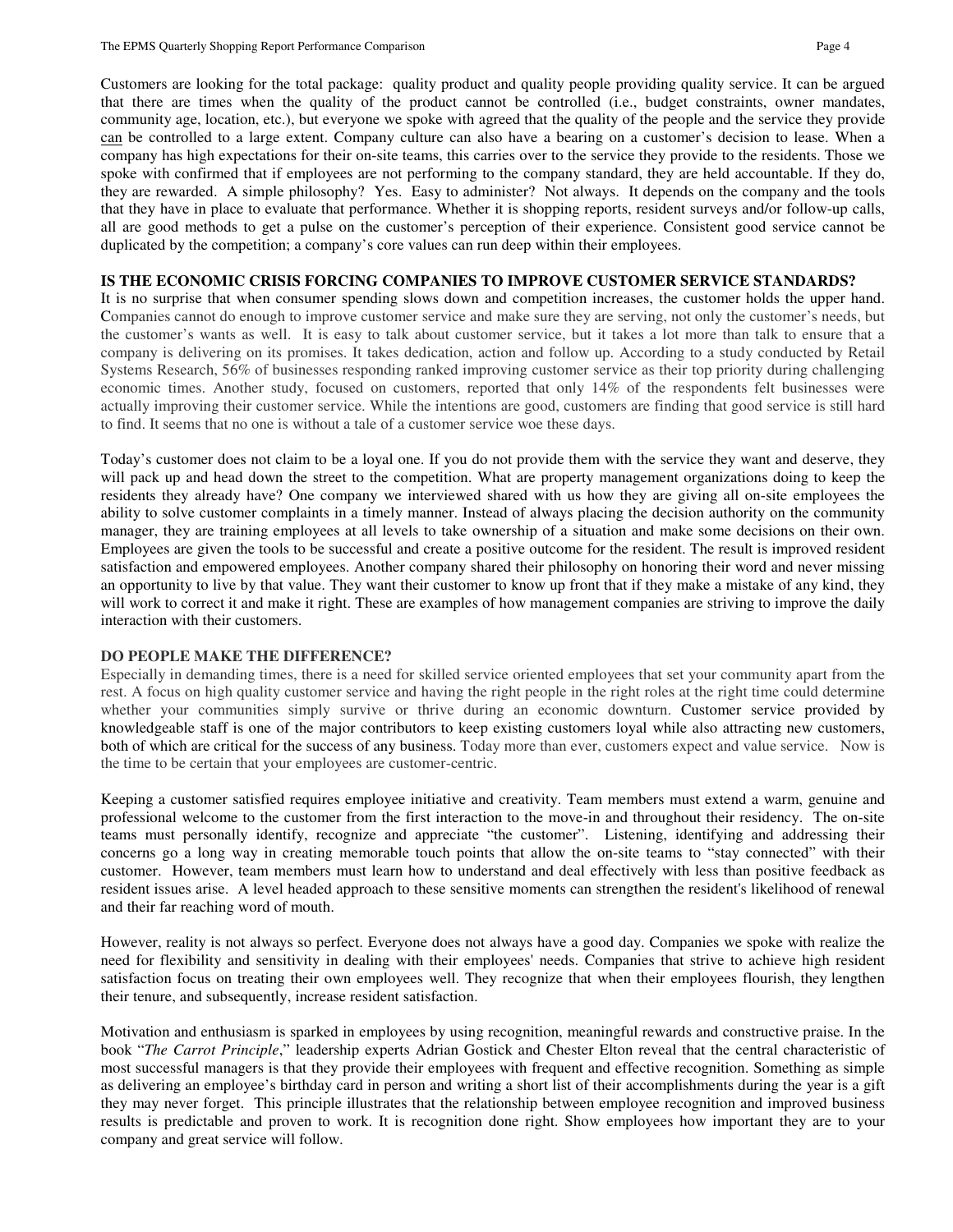Another simple step mentioned by leading management companies was to offer straightforward, ongoing communication from the CEO via email, newsletters or their company's intranet. At virtually no cost, communication improves employee performance by addressing employee concerns over the current economic climate. The CEO explains the company's current position within the marketplace and upcoming goals or issues the company may be faced with. Transparency was also discussed. Companies must be "real" with employees, explaining tough decisions. One company has created a companywide message board for employees to share challenges and brainstorm solutions.

Overall, the companies we interviewed have not made dramatic changes in their customer service programs. Instead, companies continue to closely follow initiatives already in place, emphasizing the basics, and focusing attention on the results. With resident turnover in our industry averaging around 60% and higher, most of the individuals we interviewed agree that 10% to 15% (some stated as much as 40%) of lost revenue is due to poor service. Customer Service is an area that can pay high dividends if given the focus. Stellar customer service is definitely worth the investment!

We thank you for your continued participation in the **EPMS** *Shopping Report Performance Comparison*. We appreciate the feedback that you provide to make this report informative and a reliable resource to fellow industry peers. We hope you will find Ellis, Partners in Mystery Shopping to be not only the finest source for mystery shopping but also a training resource for your organization. Additional support and information can be found in "Resources" offered on our website, www.epmsonline.com.

Sincerely,

Joanna Ellis

Joanna Ellis, CAPS President jellis@epmsonline.com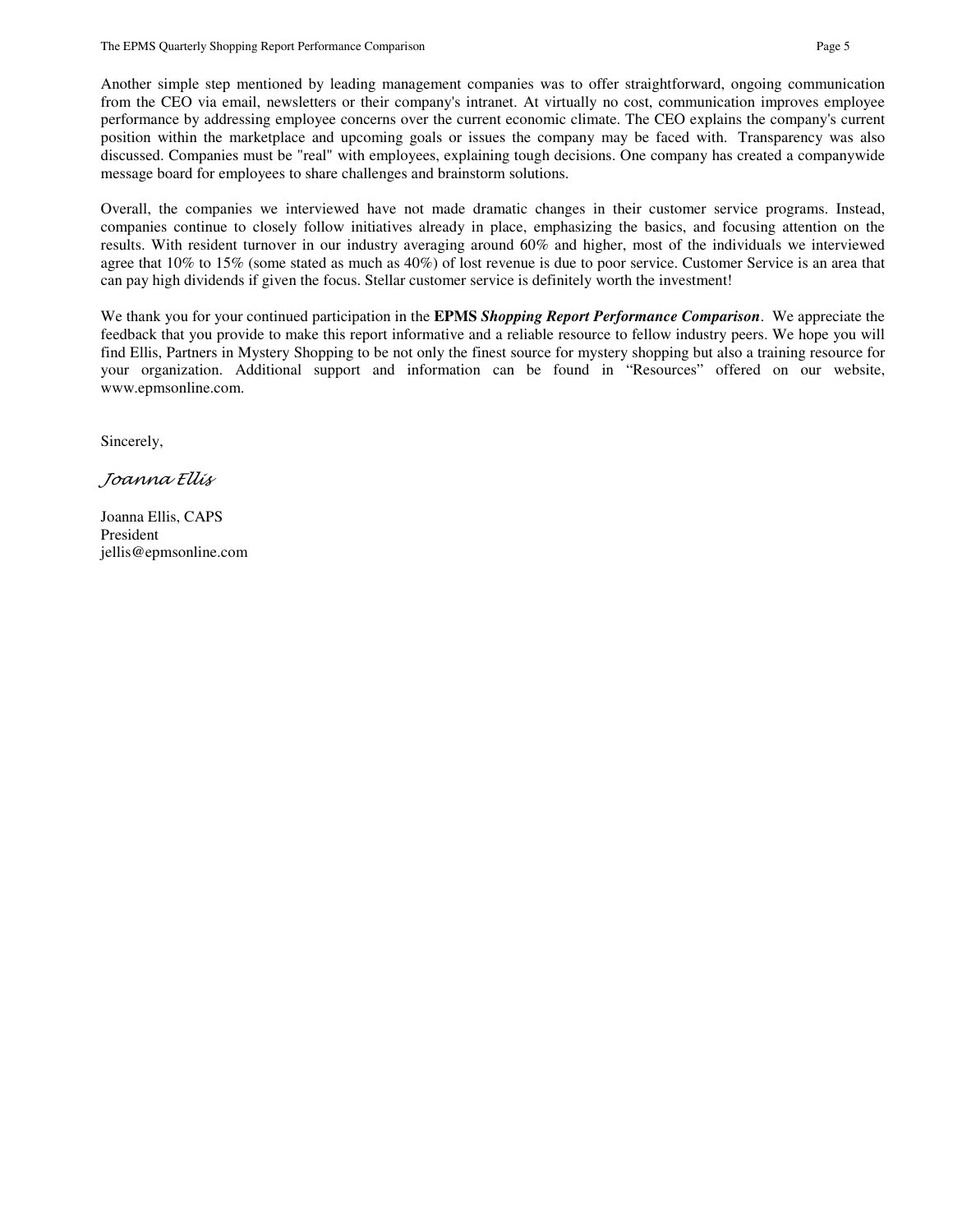

#### **SHOPPING REPORT PERFORMANCE COMPARISON MULTIFAMILY INDUSTRY BENCHMARKFIRST QUARTER, 2010**

|                                                       | <i><b>TELEPHONE</b></i><br><b>PRESENTATION</b> |                                  | <b>ON-SITE</b>            | <b>PRESENTATION</b>                               |                                    |                         |                                       |                             |                                 |                           |                                                   |                                  |                          | <b>Participating Companies</b>                          |                                                                   |
|-------------------------------------------------------|------------------------------------------------|----------------------------------|---------------------------|---------------------------------------------------|------------------------------------|-------------------------|---------------------------------------|-----------------------------|---------------------------------|---------------------------|---------------------------------------------------|----------------------------------|--------------------------|---------------------------------------------------------|-------------------------------------------------------------------|
|                                                       | Q1<br><b>Set Appt</b>                          | Q2<br>Telephone<br><b>Number</b> | Q3<br>First<br>Impression | Q4<br>Identify<br><b>Specific</b><br><b>Needs</b> | Q5<br>Discuss/<br>Show<br>Property | Q6<br>Apt.<br>Condition | Q7<br>Feature/<br><b>Benefit Sell</b> | Q8<br>Overcome<br>Objection | Q9<br>Ask for<br><b>Deposit</b> | Q10<br>ease from<br>Agent | <b>CLIENT</b><br><b>OVERALL</b><br><b>AVERAGE</b> | <b>STD</b><br><b>DEV</b><br>$\%$ | <b>STD</b><br><b>DEV</b> | <b>Alliance Residential Company</b><br>Amli Residential | <b>Madison Apartment Group, LP</b><br><b>Milestone Management</b> |
| <b>QUESTION</b><br><b>OVERALL AVERAGE</b>             | 95.57%                                         | 86.02%                           | 94.79%                    | 93.49%                                            | 94.99%                             | 96.02%                  | 94.65%                                | 96.78%                      | 74.52%                          | 90.43%                    | 91.72%                                            |                                  | 14.09                    | <b>BH Management Services, Inc.</b>                     | <b>Mission Residential, LLC</b>                                   |
| <b>Western National</b><br><b>Property Management</b> | 100.00%                                        | 96.55%                           | 99.14%                    | 97.41%                                            | 100.00%                            | 100.00%                 | 100.00%                               | 99.14%                      | 99.14%                          | 95.69%                    | 98.71%                                            | 99%                              | 4.48                     | <b>Bozzuto &amp; Associates</b>                         | Pinnacle (PRMC)                                                   |
| <b>The Bainbridge</b><br>Companies                    | 98.04%                                         | 98.04%                           | 98.04%                    | 98.04%                                            | 100.00%                            | 98.04%                  | 100.00%                               | 98.04%                      | 90.20%                          | 98.04%                    | 97.65%                                            | 98%                              | 6.51                     | <b>BRE Properties</b>                                   | <b>Post Properties</b>                                            |
| <b>Gables Residential</b><br><b>Services</b>          | 98.86%                                         | 96.30%                           | 98.58%                    | 99.15%                                            | 98.29%                             | 97.72%                  | 99.43%                                | 97.72%                      | 90.60%                          | 97.15%                    | 97.38%                                            | 97%                              | 7.48                     | Capreit                                                 | <b>Prometheus Real Estate Group</b>                               |
| <b>SARES-REGIS Group</b>                              | 100.00%                                        | 92.93%                           | 100.00%                   | 94.95%                                            | 100.00%                            | 94.95%                  | 97.98%                                | 98.99%                      | 90.91%                          | 95.96%                    | 96.67%                                            | 97%                              | 7.56                     | <b>Capstone Real Estate</b>                             | <b>RAM Partners, LLC</b>                                          |
| <b>CWS Apartment</b><br>Homes, LLC                    | 100.00%                                        | 96.08%                           | 96.08%                    | 100.00%                                           | 98.04%                             | 98.04%                  | 98.04%                                | 100.00%                     | 72.55%                          | 100.00%                   | 95.88%                                            | 96%                              | 6.06                     | <b>Carmel Partners</b>                                  | <b>SARES-REGIS Group</b>                                          |
| <b>CLIENT 6</b>                                       | 100.00%                                        | 92.65%                           | 100.00%                   | 98.53%                                            | 94.12%                             | 95.59%                  | 100.00%                               | 98.53%                      | 77.94%                          | 100.00%                   | 95.74%                                            | 96%                              | 6.30                     | <b>Colonial Properties Trust</b>                        | <b>Sequoia Equities</b>                                           |
| <b>CLIENT 7</b>                                       | 99.30%                                         | 92.25%                           | 98.59%                    | 98.59%                                            | 98.59%                             | 95.77%                  | 95.77%                                | 98.59%                      | 85.92%                          | 96.48%                    | 95.99%                                            | 96%                              | 7.44                     | CTL Management, Inc.                                    | <b>Simpson Property Group</b>                                     |
| <b>CLIENT 8</b>                                       | 100.00%                                        | 91.30%                           | 95.65%                    | 89.13%                                            | 97.83%                             | 100.00%                 | 97.83%                                | 97.83%                      | 95.65%                          | 91.30%                    | 95.65%                                            | 96%                              | 8.86                     | <b>CWS Apartment Homes</b>                              | <b>Sunrise Management</b>                                         |
| <b>CLIENT 9</b>                                       | 98.29%                                         | 93.16%                           | 95.73%                    | 99.15%                                            | 98.29%                             | 99.15%                  | 97.44%                                | 98.29%                      | 88.89%                          | 93.16%                    | 96.15%                                            | 96%                              | 10.16                    | <b>Fogelman Management Group</b>                        | The Bainbridge Companies                                          |
| <b>CLIENT 10</b>                                      | 98.39%                                         | 83.87%                           | 98.39%                    | 100.00%                                           | 98.39%                             | 95.16%                  | 100.00%                               | 98.39%                      | 79.03%                          | 100.00%                   | 95.16%                                            | 95%                              | 6.95                     | <b>Gables Residential</b>                               | <b>UDR</b>                                                        |
| <b>CLIENT 11</b>                                      | 98.73%                                         | 88.61%                           | 100.00%                   | 98.73%                                            | 97.47%                             | 99.37%                  | 96.84%                                | 98.73%                      | 81.65%                          | 93.04%                    | 95.32%                                            | 95%                              | 8.86                     | <b>Greystar Management Services</b>                     | Venterra Realty                                                   |
| <b>CLIENT 12</b>                                      | 95.92%                                         | 90.82%                           | 96.94%                    | 95.92%                                            | 96.94%                             | 98.98%                  | 94.90%                                | 100.00%                     | 83.67%                          | 94.90%                    | 94.90%                                            | 95%                              | 9.97                     | <b>IMT Residential</b>                                  | <b>Village Green Companies</b>                                    |
| <b>CLIENT 13</b>                                      | 100.00%                                        | 97.06%                           | 94.12%                    | 98.53%                                            | 97.06%                             | 98.53%                  | 94.12%                                | 97.06%                      | 85.29%                          | 92.65%                    | 95.44%                                            | 95%                              | 10.71                    | JMG Realty, Inc.                                        | <b>Waterton Residential</b>                                       |
| <b>CLIENT 14</b>                                      | 97.37%                                         | 92.84%                           | 95.70%                    | 97.61%                                            | 99.05%                             | 98.33%                  | 94.03%                                | 97.14%                      | 85.92%                          | 91.17%                    | 94.92%                                            | 95%                              | 11.71                    | <b>Kettler Management</b>                               | <b>Weidner Apartment Homes</b>                                    |
| <b>CLIENT 15</b>                                      | 97.87%                                         | 85.11%                           | 89.36%                    | 97.87%                                            | 97.87%                             | 93.62%                  | 100.00%                               | 97.87%                      | 82.98%                          | 93.62%                    | 93.62%                                            | 94%                              | 10.72                    | <b>Laramar Group</b>                                    | <b>Western National Property Management</b>                       |
| <b>CLIENT 16</b>                                      | 90.72%                                         | 93.81%                           | 93.81%                    | 91.75%                                            | 91.75%                             | 95.88%                  | 95.88%                                | 97.94%                      | 90.72%                          | 93.81%                    | 93.61%                                            | 94%                              | 12.68                    | Legacy Partners Residential, Inc.                       | ZOM Residential Services, Inc.                                    |
| <b>CLIENT 17</b>                                      | 97.50%                                         | 88.75%                           | 95.00%                    | 97.50%                                            | 95.00%                             | 97.50%                  | 97.50%                                | 96.25%                      | 73.75%                          | 95.00%                    | 93.38%                                            | 93%                              | 9.54                     | <b>Lincoln Property Company</b>                         |                                                                   |
| <b>CLIENT 18</b>                                      | 97.44%                                         | 92.82%                           | 95.90%                    | 95.90%                                            | 97.95%                             | 97.95%                  | 92.31%                                | 95.38%                      | 73.33%                          | 89.74%                    | 92.87%                                            | 93%                              | 10.98                    |                                                         |                                                                   |
| <b>CLIENT 19</b>                                      | 96.69%                                         | 78.51%                           | 96.69%                    | 95.04%                                            | 96.69%                             | 98.35%                  | 94.21%                                | 99.17%                      | 77.69%                          | 92.56%                    | 92.56%                                            | 93%                              | 12.49                    |                                                         | * Representing 4,470 shopping reports                             |

 *"We are extremely excited to have placed first in the EPMS Benchmark! We recognize that we are in the people business and have worked very hard in this challenging economy to refine our skills in order to maintain a competitive edge and improve the way we connect with our prospects and residents. We have really raised the bar and we are so pleased and proud that our associates have stepped up to the challenge."*

**Benchmark 1st Place Company**

**Western National Property ManagementCindy ShepardsonVice President of Operations**

**www.epmsonline.com**